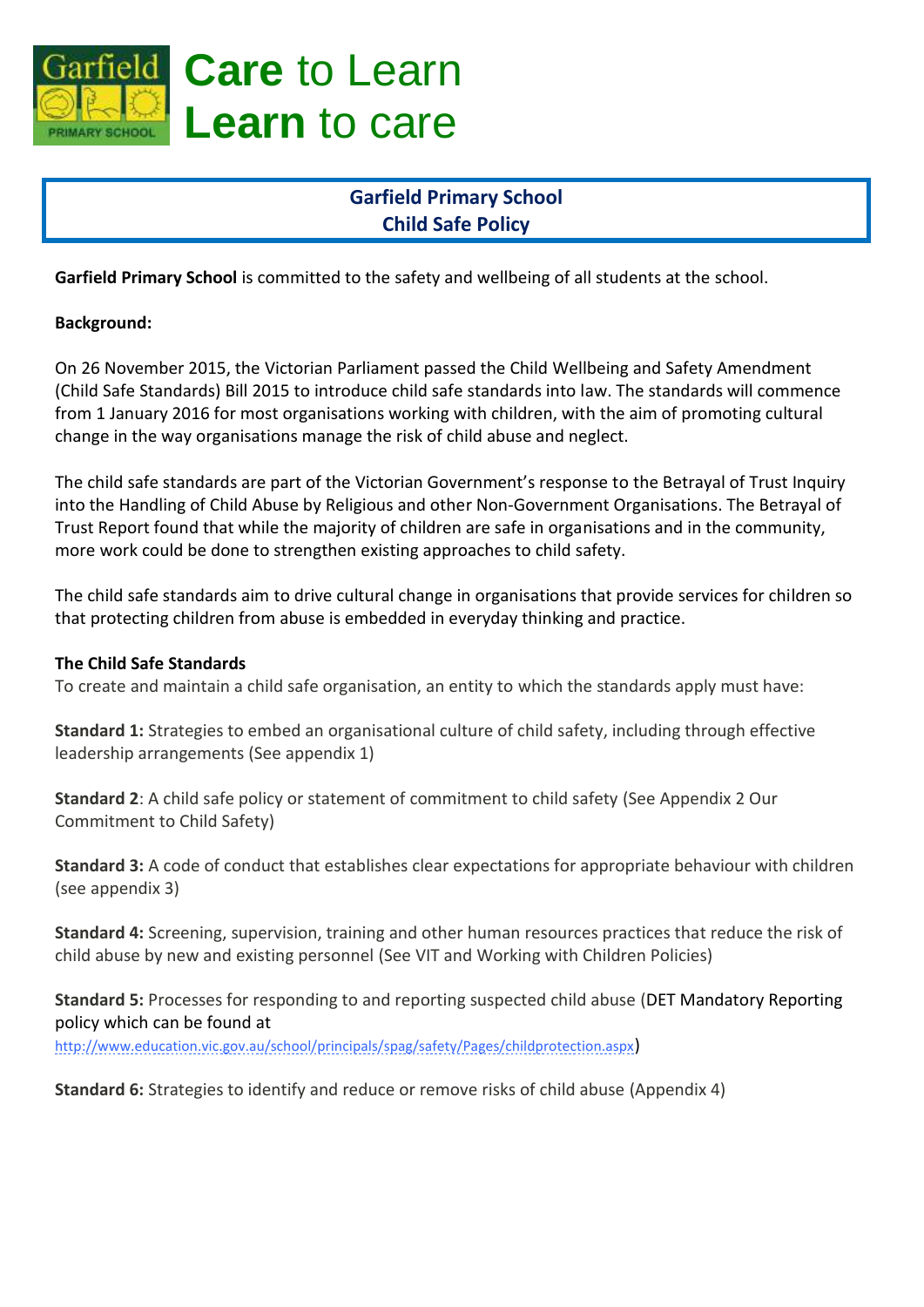**Standard 7**: Strategies to promote the participation and empowerment of children (See Student Wellbeing and Engagement Policy)

#### **Policy**

Garfield Primary School implement the Child Safe Standards to ensure the safety and wellbeing of all students at the school and promote an organisational culture that manages the risk of child abuse and neglect.

Our School has developed policies and procedures that aim to keep children safe. The standards will provide a framework to identify gaps and improve policy and practices around child safety.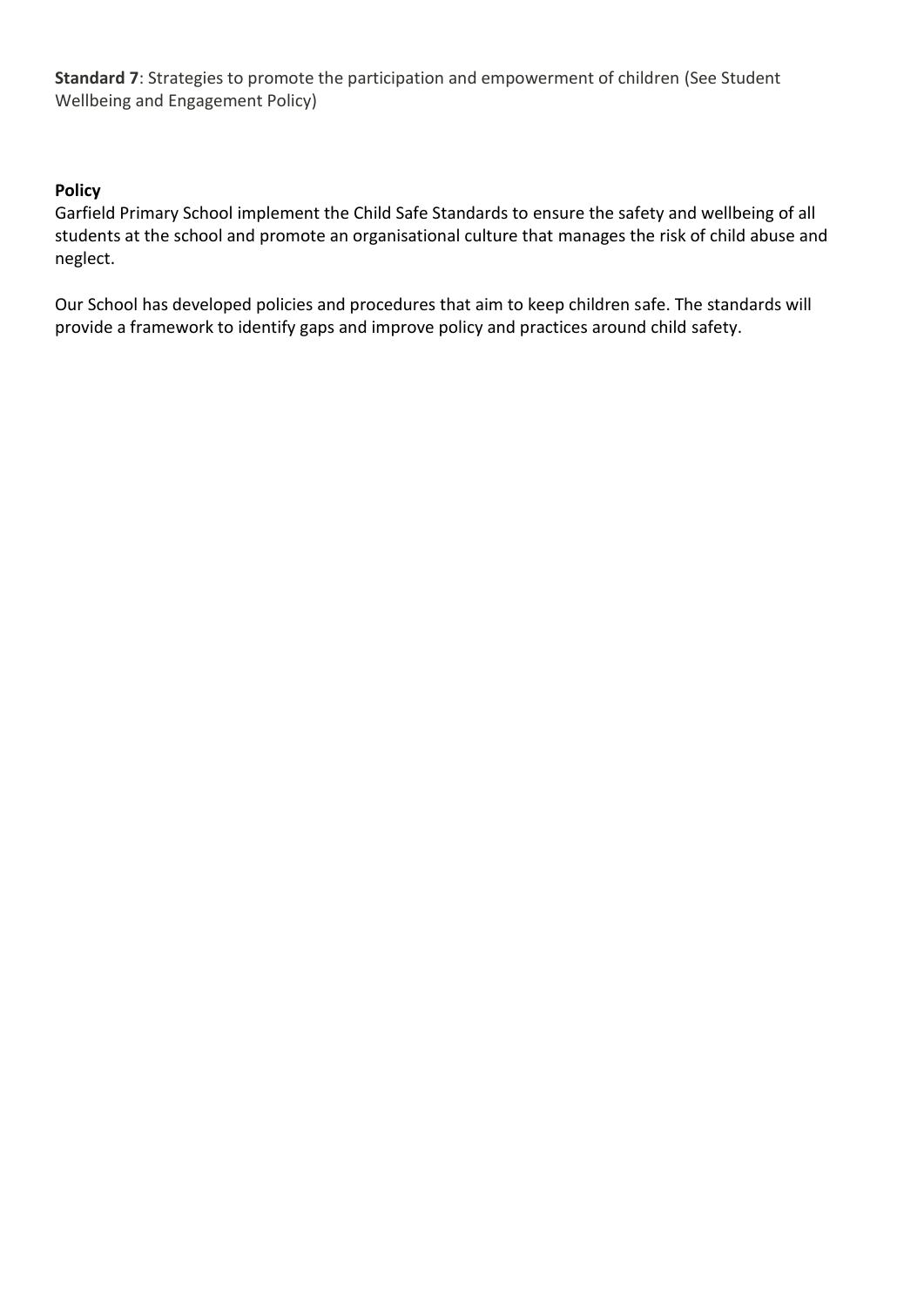#### **Garfield Primary School School Child Safe Definitions:**

#### **Definitions**

A full list of definitions for Ministerial Order No. 870 is available at [www.vrqa.vic.gov.au/childsafe.](http://www.vrqa.vic.gov.au/childsafe)

#### *Child abuse* includes—

- any act committed against a child involving
	- o a sexual offence or
	- o an offence under section 49B(2) of the *Crimes Act 1958* (grooming)
- $\bullet$  the infliction, on a child, of
	- o physical violence or
	- o serious emotional or psychological harm
- serious neglect of a child.

*Child-connected work* means work authorised by the school governing authority and performed by an adult in a school environment while children are present or reasonably expected to be present.

*Child safety* encompasses matters related to protecting all children from child abuse, managing the risk of child abuse, providing support to a child at risk of child abuse, and responding to incidents or allegations of child abuse.

*School environment* means any physical or virtual place made available or authorised by the school governing authority for use by a child during or outside school hours, including:

- a campus of the school
- online school environments (including email and intranet systems)
- other locations provided by the school for a child's use (including, without limitation, locations used for school camps, sporting events, excursions, competitions, and other events).

#### *School staff* means:

- in a government school, an individual working in a school environment who is:
	- o employed under Part 2.4 of the *Education and Training Reform Act 2006* (ETR Act) in the government teaching service or
	- o employed under a contract of service by the council of the school under Part 2.3 of the ETR Act or
	- o a volunteer or a contracted service provider (whether or not a body corporate or any other person is an intermediary).
- in a non-government school, an individual working in a school environment who is:
	- o directly engaged or employed by a school governing authority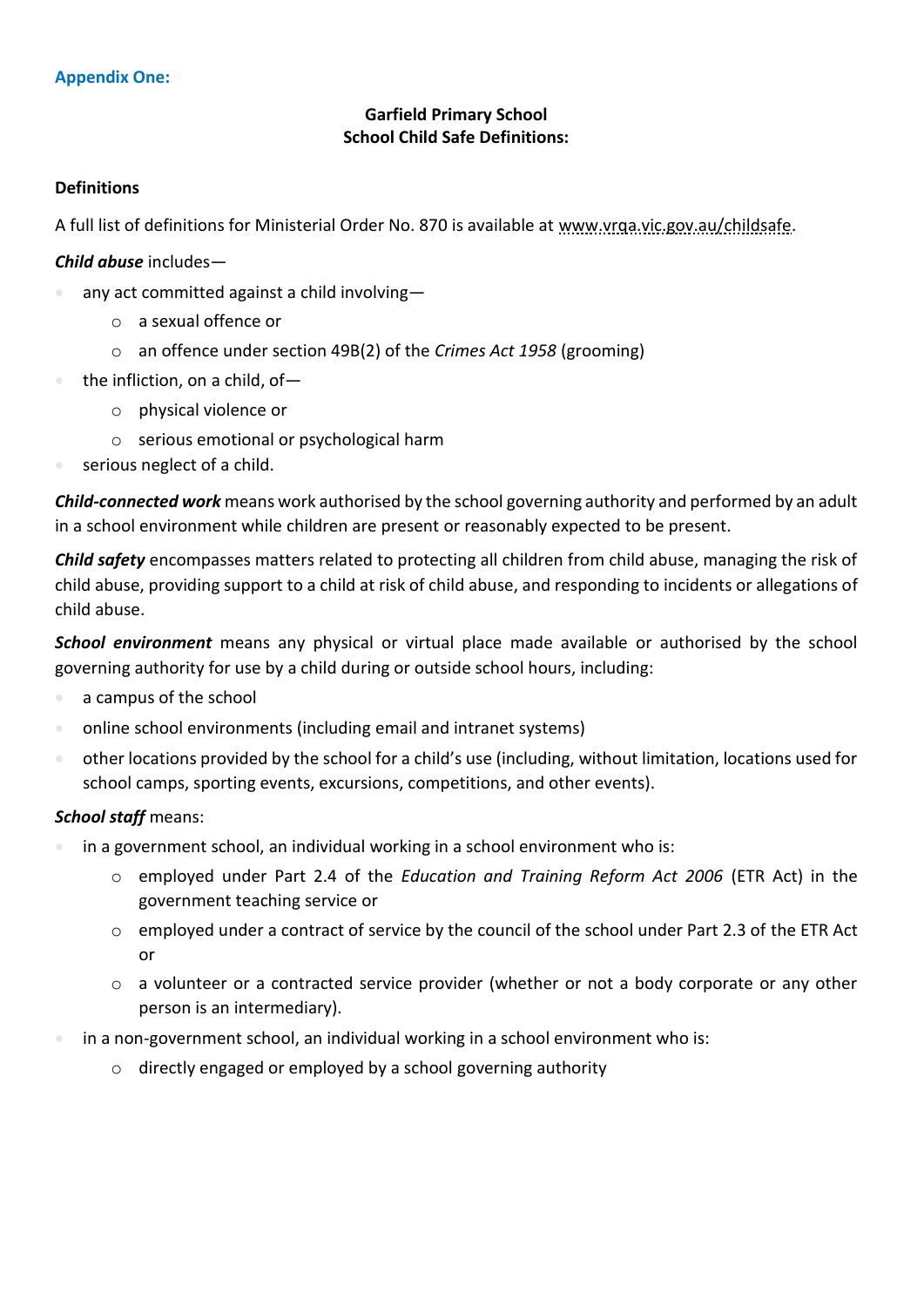- o a volunteer or a contracted service provider (whether or not a body corporate or any other person is an intermediary)
- $\circ$  a minister of religion<sup>1</sup>.

#### *School governing authority* means:

 $\overline{a}$ 

- o The proprietor of a school, including a person authorised to act for or on behalf of the proprietor; or
- o The governing body for a school (however described), as authorised by the proprietor of a school or the ETR Act; or
- o The principal, as authorised by the proprietor of a school, the school governing body, or the ETR Act.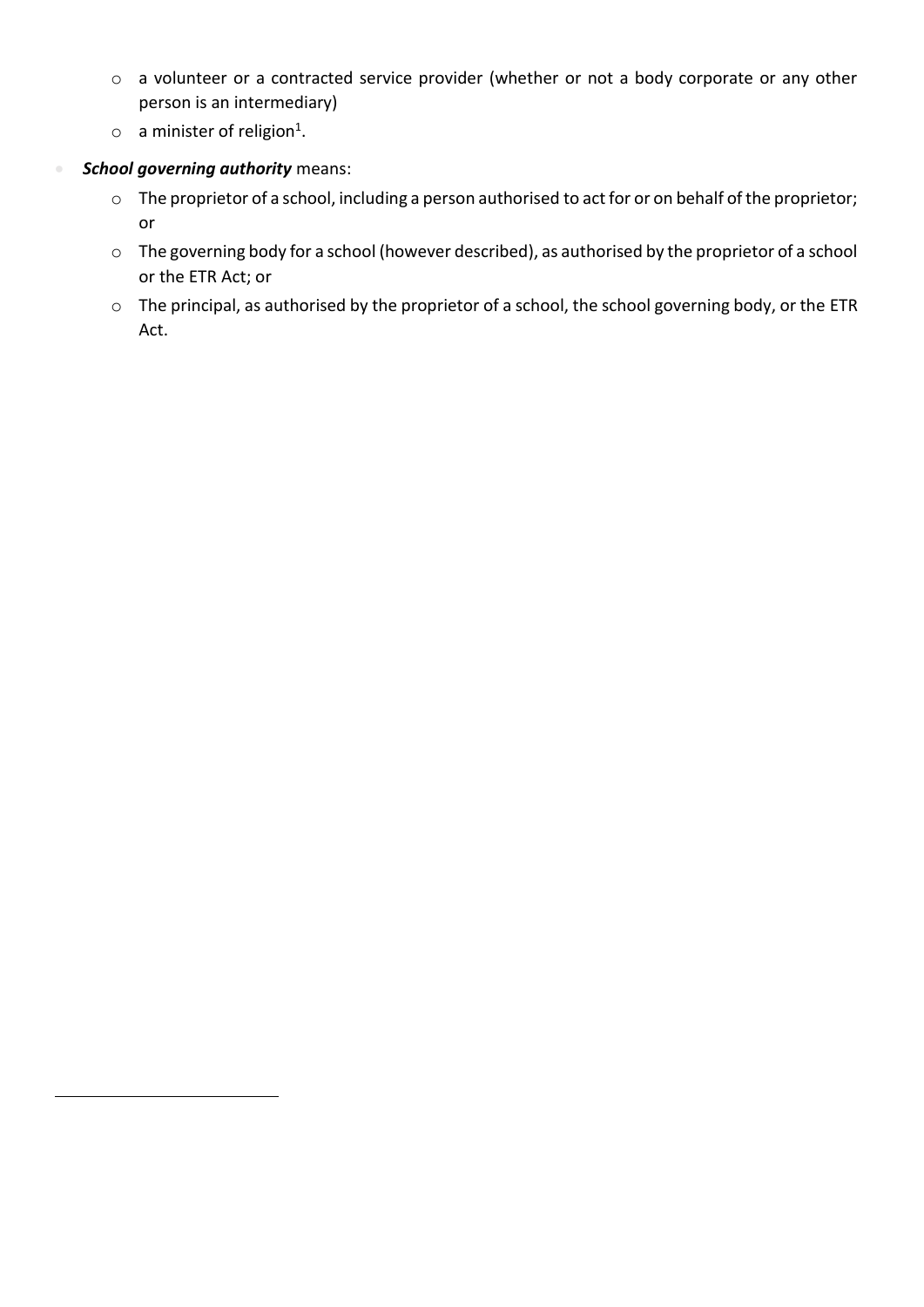## **Garfield Primary School Our commitment to child safety**

Garfield Primary School is committed to child safety.

We want children to be safe, happy and empowered. We support and respect all children, as well as our staff and volunteers.

We are committed to the safety, participation and empowerment of all children.

We have zero tolerance of child abuse, and all allegations and safety concerns will be treated very seriously and consistently with our robust policies and procedures.

We have legal and moral obligations to contact authorities when we are worried about a child's safety, which we follow rigorously.

If you believe a child is at immediate risk of abuse phone 000.

Our school is committed to preventing child abuse and identifying risks early, and removing and reducing these risks.

Our school has robust human resources and recruitment practices for all staff and volunteers.

Our schools is committed to regularly training and educating our staff and volunteers on child abuse risks.

We support and respect all children, as well as our staff and volunteers. We are committed to the cultural safety of Aboriginal children, the cultural safety of children from a culturally and/or linguistically diverse backgrounds, including Torres Straight islander and vulnerable children, and to providing a safe environment for children with a disability.

We have specific policies, procedures and training in place that support our leadership team, staff and volunteers to achieve these commitments.

We support or assist children who disclose child abuse, or who are otherwise linked to suspected child abuse through our SWPBS team. This is an individual case approach which may involve the support of external agencies and the region.

#### **Our children**

This policy is intended to empower children who are vital and active participants in our school. We involve them when making decisions, especially about matters that directly affect them. We listen to their views and respect what they have to say.

We promote diversity and tolerance in our school, and people from all walks of life and cultural backgrounds are welcome. In particular we:

- promote the cultural safety, participation and empowerment of Aboriginal, Torres Straight Islander and Vulnerable Children
- promote the cultural safety, participation and empowerment of children from culturally and/or linguistically diverse backgrounds
- ensure that children with a disability are safe and can participate equally.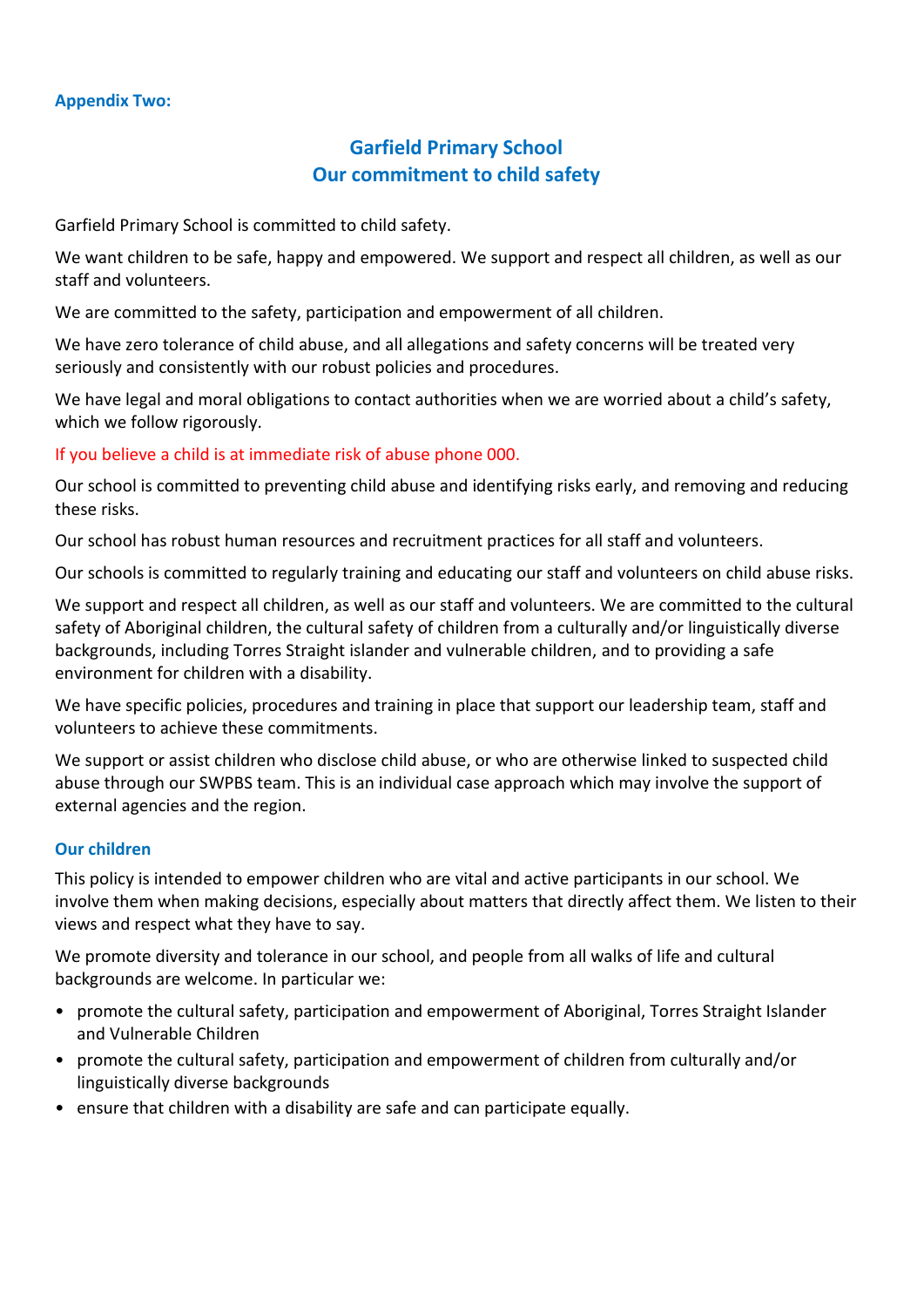#### **Our staff and volunteers**

This policy guides our staff and volunteers on how to behave with children in our school.

All of our staff and volunteers must agree to abide by our code of conduct which specifies the standards of conduct required when working with children. All staff and volunteers, as well as children and their families, are given the opportunity to contribute to the development of the code of conduct.

#### **Training and supervision**

Training and education is important to ensure that everyone in our school understands that child safety is everyone's responsibility.

Our school culture aims for all staff and volunteers (in addition to parents/carers and children) to feel confident and comfortable in discussing any allegations of child abuse or child safety concerns. We train our staff to identify, assess, and minimise risks of child abuse and to detect potential signs of child abuse.

We also support our staff and volunteers through ongoing supervision to: develop their skills to protect children from abuse; and promote the cultural safety of Aboriginal children, the cultural safety of children from linguistically and/or diverse backgrounds, and the safety of children with a disability.

New employees and volunteers will be supervised regularly to ensure they understand our school's commitment to child safety and that everyone has a role to play in protecting children from abuse, as well as checking that their behaviour towards children is safe and appropriate (please refer to this school's code of conduct to understand appropriate behaviour further). Any inappropriate behaviour will be reported through appropriate channels, including the Department of Health and Human Services and Victoria Police, depending on the severity and urgency of the matter.

#### **Recruitment**

We take all reasonable steps to employ skilled people to work with children. We develop selection criteria and advertisements inclusive of our commitment to child safety and an awareness of our social and legislative responsibilities. Our school understands that when recruiting staff and volunteers we have ethical as well as legislative obligations.

All people engaged in child-related work, including volunteers, are required to hold a Working with Children Check and to provide evidence of this Check. Please see the [Working with Children Check](http://www.workingwithchildren.vic.gov.au/) website <www.workingwithchildren.vic.gov.au> for further information

We carry out reference checks and police record checks to ensure that we are recruiting the right people. Police record checks are used only for the purposes of recruitment. If during the recruitment process a person's records indicate a criminal history then the person will be given the opportunity to provide further information and context. VIT act on the school's behalf to ensure all current police record checks and registrations are maintained and up to date.

#### **Fair procedures for personnel**

The safety and wellbeing of children is our primary concern. We are also fair and just to personnel. The decisions we make when recruiting, assessing incidents, and undertaking disciplinary action will always be thorough, transparent, and based on evidence.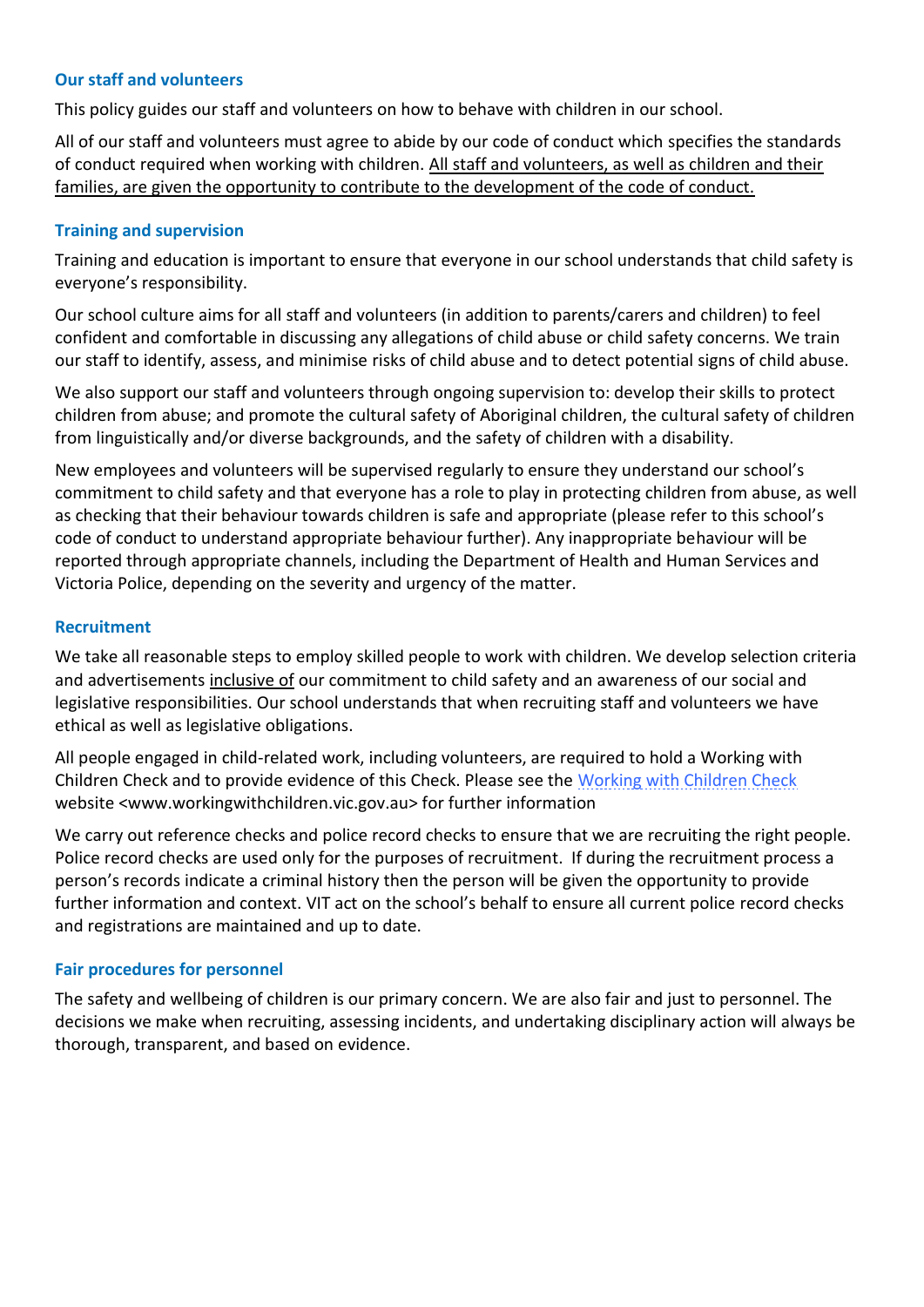We record all allegations of abuse and safety concerns using our incident reporting form<sup>2</sup>, including investigation updates. All records are securely stored.

#### **Privacy**

All personal information considered or recorded will respect the privacy of the individuals involved, whether they be staff, volunteers, parents or children, unless there is a risk to someone's safety. We have safeguards and practices in place to ensure any personal information is protected. Everyone is entitled to know how this information is recorded, what will be done with it, and who will have access to it.

#### **Legislative responsibilities**

Our school takes our legal responsibilities seriously, including:

- All Victorian Teachers have a legal responsibility to report incidents where children's safety is at risk. Victorian Government School employees are expected to follow the DET Mandatory Reporting policy which can be found at [https://www.education.vic.gov.au/school/principals/spag/safety/Pages/childprotectobligation.as](https://www.education.vic.gov.au/school/principals/spag/safety/Pages/childprotectobligation.aspx) [px](https://www.education.vic.gov.au/school/principals/spag/safety/Pages/childprotectobligation.aspx)
- This applies to allegations of disclosures of child abuse made by or in relation to a child, school staff, visitors or other persons connected to the school environment.
- **Failure to disclose:** Reporting child sexual abuse is a community-wide responsibility. All adults in Victoria who have a reasonable belief that an adult has committed a sexual offence against a child under 16 have an obligation to report that information to the police.
- **Failure to protect:** People of authority in our school will be committing an offence if they know of a substantial risk of child sexual abuse and have the power or responsibility to reduce or remove the risk, but negligently fail to do so.
- All personnel are **mandatory reporters and** must comply with their duties.

#### **Risk management**

 $\overline{\phantom{a}}$ 

In Victoria, schools are required to protect children when a risk is identified (see information about failure to protect above). In addition to general occupational health and safety risks, we proactively manage risks of abuse to our children.

We have risk management strategies in place to identify, assess, and take steps to minimise child abuse risks, which include risks posed by physical environments (for example, any doors that can lock), and online environments (for example, no staff or volunteer is to have contact with a child in schools on social media).

#### **Allegations, concerns and complaints**

Our school takes all allegations seriously and has practices in place to investigate thoroughly and quickly. Our staff and volunteers are trained to deal appropriately with allegations.

We work to ensure all children, families, staff and volunteers know what to do and who to tell if they observe abuse or are a victim, and if they notice inappropriate behaviour.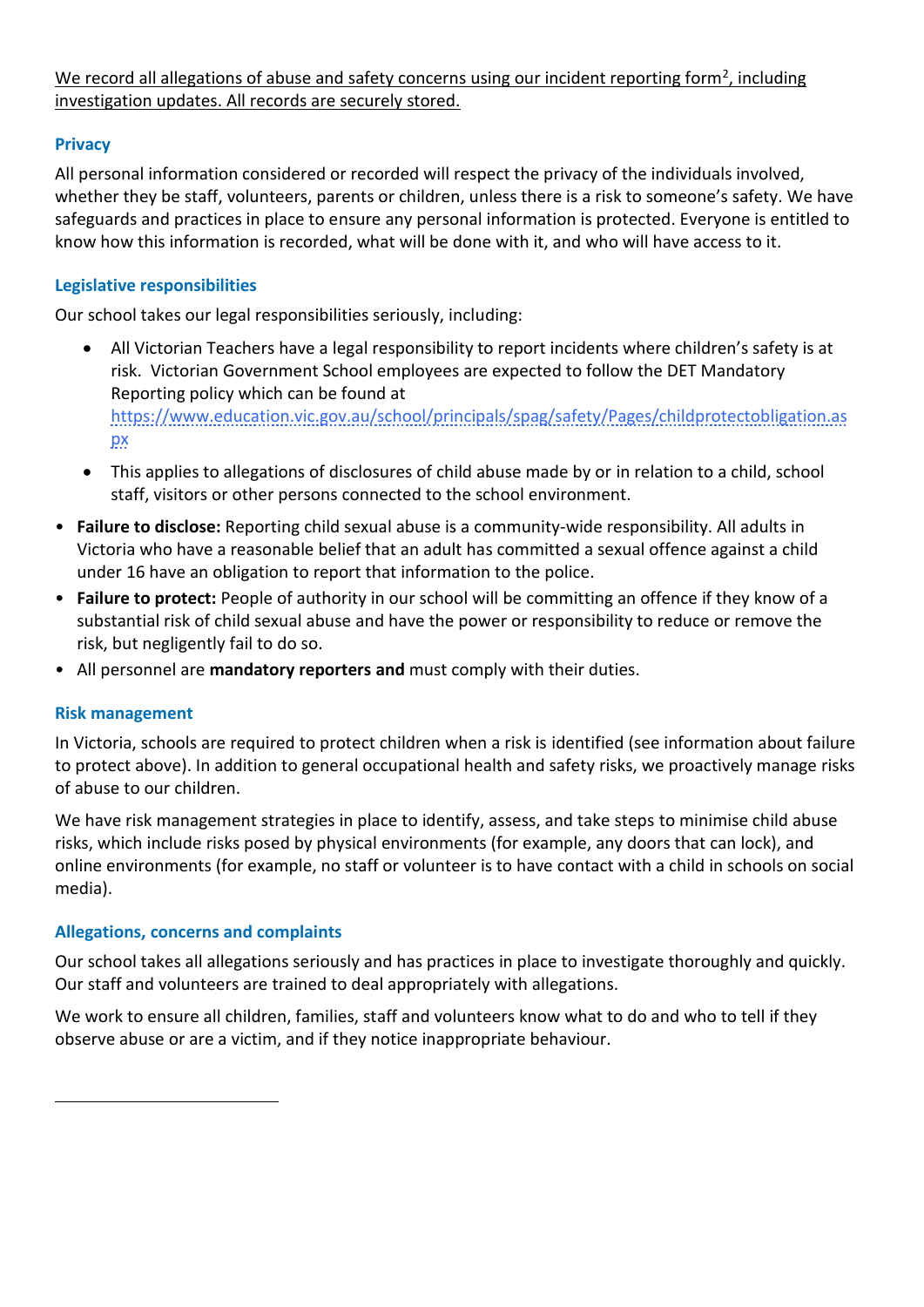We all have a responsibility to report an allegation of abuse if we have a reasonable belief that an incident took place

If an adult has a **reasonable belief** that an incident has occurred then they must report the incident. Factors contributing to reasonable belief may be:

- a child states they or someone they know has been abused (noting that sometimes the child may in fact be referring to themselves)
- behaviour consistent with that of an abuse victim is observed<sup>3</sup>
- someone else has raised a suspicion of abuse but is unwilling to report it
- observing suspicious behaviour.

#### **Regular review**

 $\overline{\phantom{a}}$ 

This policy will be reviewed every two years and following significant incidents if they occur. We will ensure that families and children have the opportunity to contribute. Where possible we do our best to work with local Aboriginal communities, culturally and/or linguistically diverse communities and people with a disability.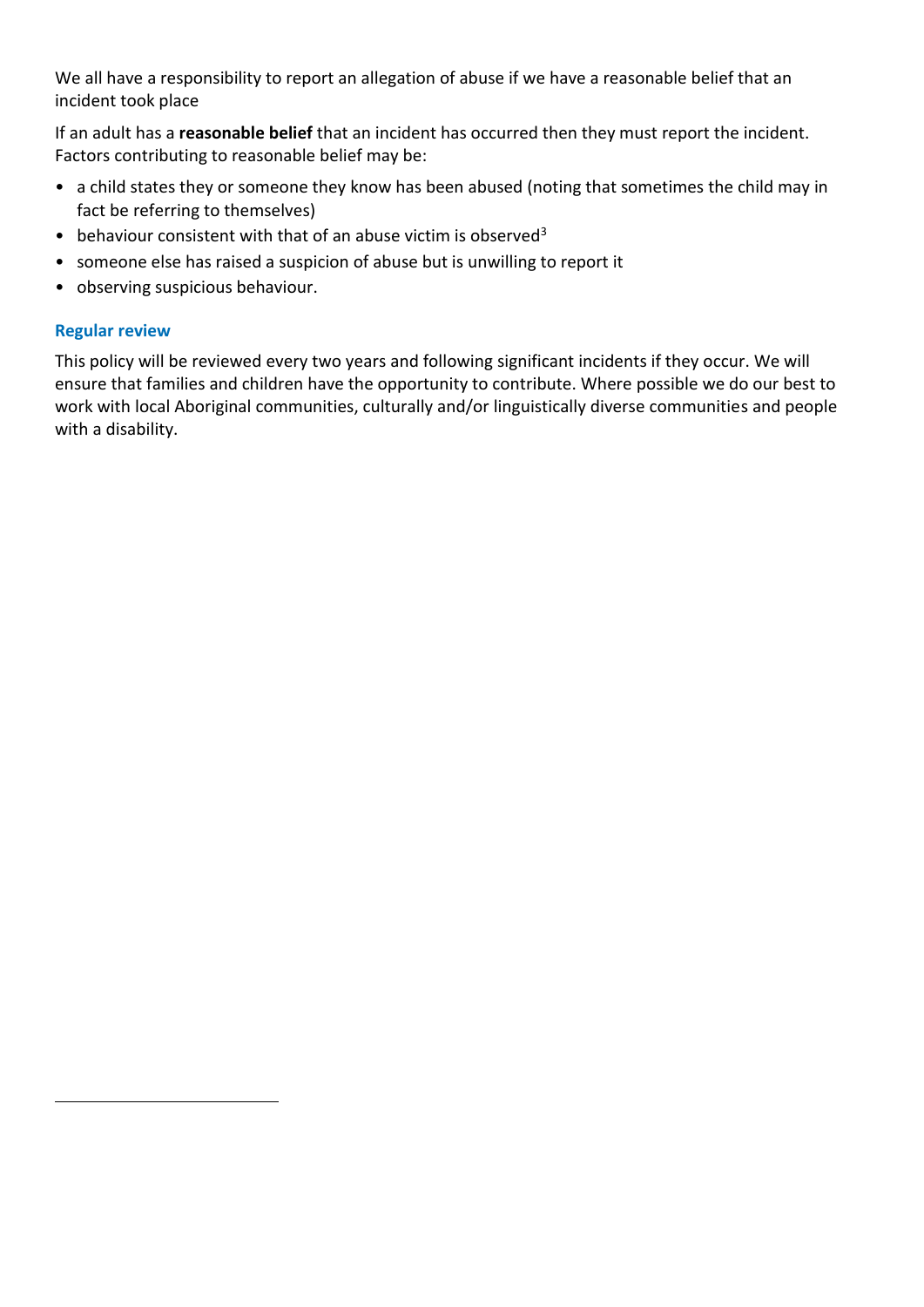#### **Garfield Primary School Child Safety Code of Conduct**

The following child safety code of conduct clearly spells out the professional boundaries and acceptable and unacceptable adult/child relationships and behaviours. All staff members at our school are expected to have read and to implement the following 'Child Safety Code of Conduct' at all times.

#### **Making a professional judgement**

School Staff at Garfield Primary School will;

- Make judgements about their behaviour in order to secure the best interests and welfare of the child
- Record interactions and share them with a member of the Principal Class.
- Ensure actions taken are warranted, proportionate, safe and applied equitably
- Discuss any misunderstandings, accidents or threats with the Principal
- Be aware of their position of trust and ensure an unequal balance of power is not used for their own or others personal advantage or gratification
- Not use their position to intimidate, bully, humiliate, threaten, coerce or undermine children
- Maintain appropriate professional boundaries and avoid behaviour which might be misinterpreted by others
- Not promote relationships which create a personal friendship or are of a sexual nature, or which may become so.

#### **Personal/living space**

School Staff at Garfield Primary School will;

- Not invite a child into their home or any home or domestic setting frequented by them, unless the reason for this has been firmly established and agreed with parents and School Leadership or the home has been designated as a work place e.g. childminders, foster carers
- Be vigilant in maintaining their own privacy and mindful of the need to avoid placing themselves in vulnerable situations
- Not ask children to undertake personal jobs or errands
- Maintain professional boundaries at all times

#### **Gifts, rewards and favouritism**

School Staff at Garfield Primary School will;

- Be aware of their organisation's policy on the giving and receiving of gifts
- Ensure that gifts received or given in situations that may be misconstrued are declared
- Only give gifts to an individual child part of an agreed reward system
- Ensure that when operating reward systems, methods and criteria for selection of children for awards are fair and transparent.

#### **Infatuations**

School Staff at Garfield Primary School will;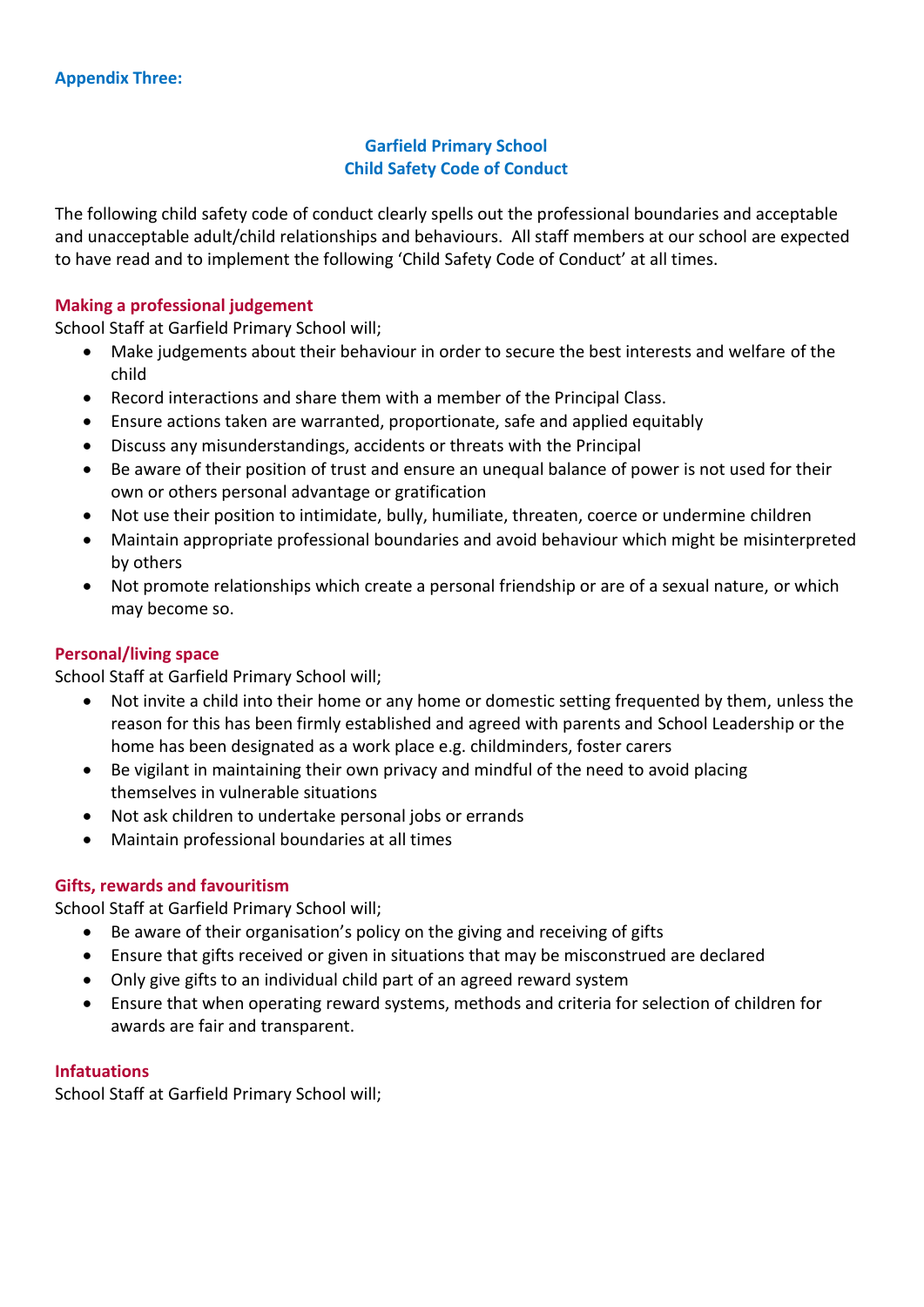- Deal with infatuations sensitively and appropriately to maintain the dignity and safety of all concerned
- Make sure their own behaviour is beyond reproach
- If they become aware of an infatuation developing or any indications that it may, record it and discuss it with a School Leadership so that action can be taken to avoid any hurt, distress or embarrassment.

### **Communication (including the use of technology)**

School Staff at Garfield Primary School will:

- Ensure communication takes place within clear and explicit professional boundaries this includes (not not restricted to) the wider use of technology such as mobile phones, text messaging, e-mails, digital cameras, videos, web-cams, websites and blogs.
- Not share any personal information with a child
- Not request, or respond to, any personal information from a child, other than that which may be appropriate as part of their professional role
- Not give their personal contact details to children, including their mobile number, home phone or personal e-mail address, unless the need to do so is agreed with School Leadership and parents
- Only use equipment e.g. mobile phones, provided by their organisation to communicate with children, making sure that parents/carers have given permission for this form of communication to be used
- Only make contact with children for professional reasons and in accordance with School policy
- Only use text messaging as a last resort when no other forms of communication are possible
- Not use internet or web-based communication channels to send messages
- Use internal e-mail systems in accordance with the schools policy.

#### **Social Contact**

School Staff at Garfield Primary School will;

- Not have social contact with children unless the reason for this has been firmly established and agreed with School Leadership
- Not have secret social contact with children and/or their parent(s);
- Always approve any planned social contact with children with School Leadership
- Advise school leadership of any social contact that has occurred which may raise concern
- Report and record any situation which may place a child at risk or may compromise the organisation or their own professional standing.

#### **Sexual Contact**

School Staff at Garfield Primary School will;

- Not engage in sexual activity with or in the presence of a child, or cause or incite a child to engage in or watch sexual activity, to do so would be considered a criminal offence;
- Not have any form of communication which could be interpreted as sexually suggestive or provocative or make sexual remarks to, or about a child either verbally, written or electronically
- Not discuss their own sexual relationships with or in the presence of children
- Ensure relationships take place within boundaries of respect and professionalism
- Ensure language, attitudes and demeanour do not give rise to comment or speculation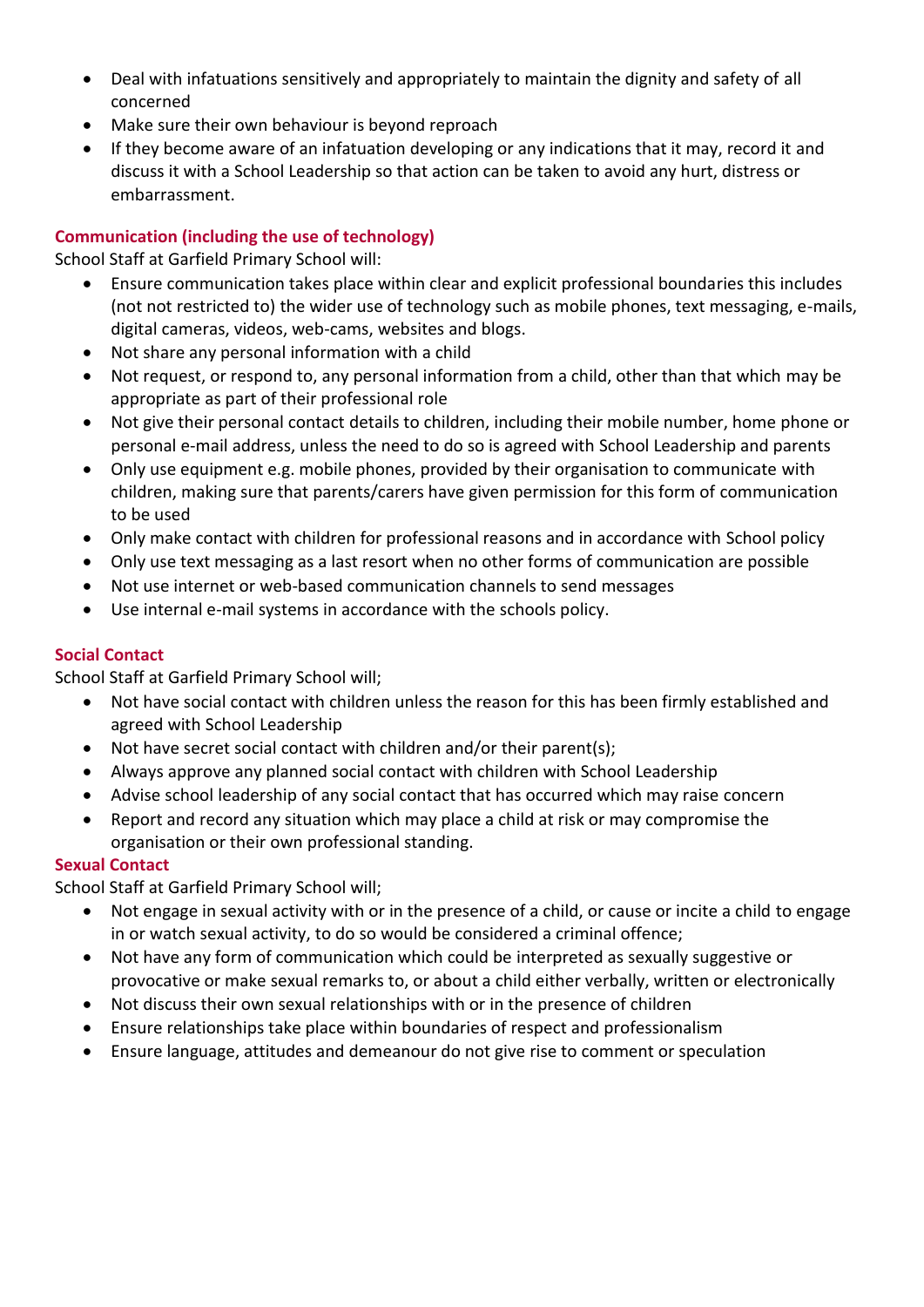Be aware that consistently conferring in appropriate special attention and favour upon a child might be construed as part of a grooming process, and as such will give rise to concerns about behaviour.

#### **Physical Contact**

School Staff at Garfield Primary School will;

- Be aware that even well intentioned physical contact may be misconstrued by the child, an observer or by anyone to whom this action is described
- Only have physical contact with a child when it is necessary and in ways which are appropriate to their professional or agreed role and responsibilities, never touch a child in a way which may be considered indecent
- Be aware of the child's reactions or feelings and, as far as possible, only use a level of contact which is acceptable to the child and for the minimum time necessary
- Seek permission from the child or the parent, if the child is very young, before physical contact is made and agree what contact is acceptable;
- Not assume that when a child is distressed they seek physical comfort;
- Always be prepared to report and explain actions and accept that all physical contact is open to scrutiny
- Not indulge in horse play
- Always encourage children, where possible to undertake self-care tasks independently
- Be aware of cultural or religious views about touching and sensitive to issues of gender
- Where there is regular physical contact needed, the nature of this must be agreed with School Leadership and the parent as part of a formally agreed plan
- Where a child initiates inappropriate physical contact, you must sensitively deter them and help them understand the importance of personal boundaries.

#### **Behaviour Management:**

School Staff at Garfield Primary School will;

- Not use any form of degrading treatment to punish a child
- Not use sarcasm, demeaning or insensitive comments
- Ensue any sanctions and rewards are part of an agreed behaviour management policy
- Try to defuse situations before they escalate
- Never use corporal punishment
- Follow the behaviour policy and only use physical intervention in exceptional circumstances and as a last resort, when other behaviour management strategies have failed and where there is a risk of physical injury or serious damage to property
- When, using physical intervention, use the minimum force necessary and techniques in line with recommended policy and practice and always report and document the incident
- Be mindful of other factors which may be impacting on a child's behaviour, i.e. bullying, changes in home circumstances

*Note: the use of unwarranted physical force is likely to constitute a criminal offence.*

#### **Personal/Intimate Care**

School Staff at Garfield Primary School will;

• Adhere to the schools code of conduct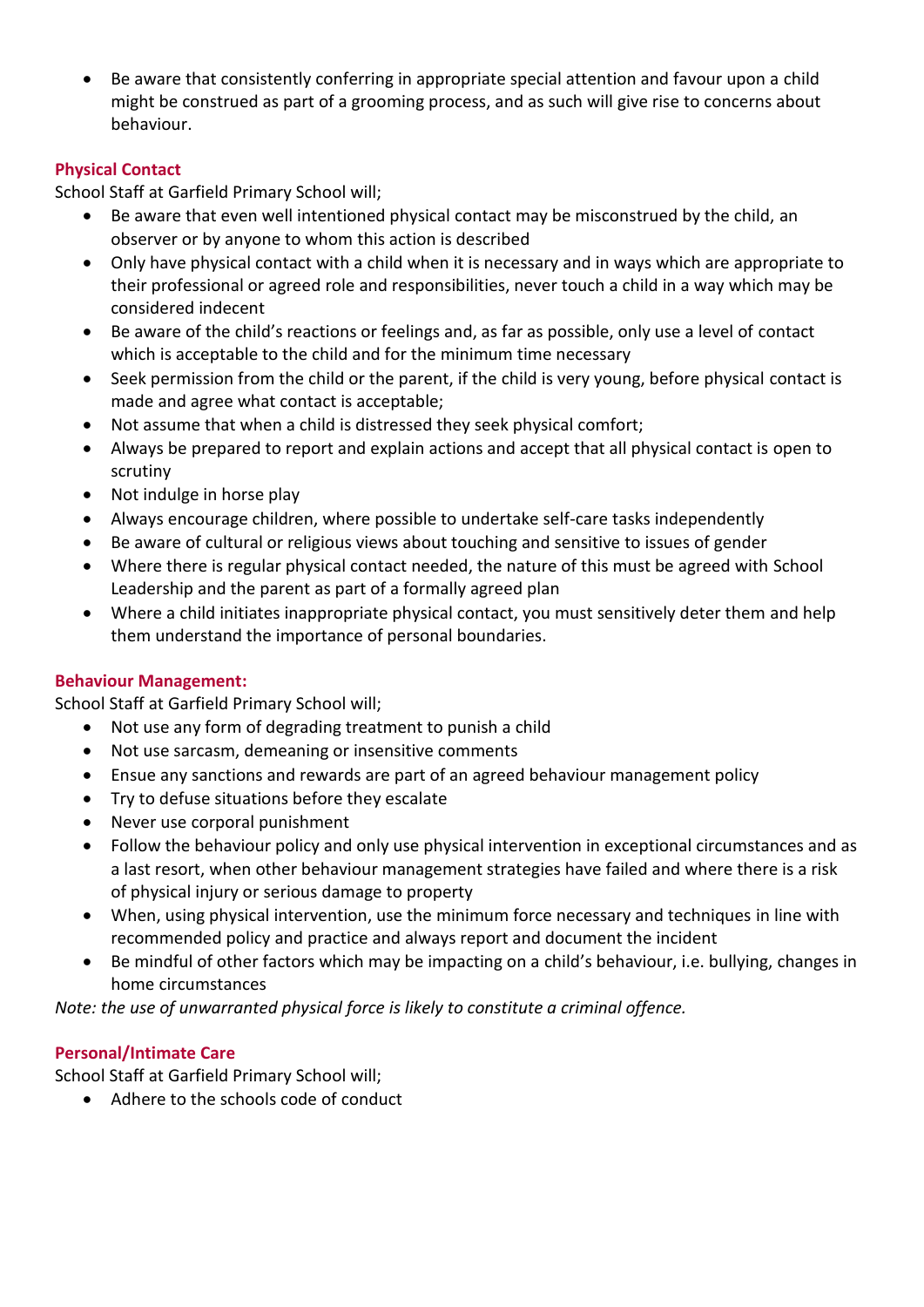- Make other staff aware of the task being undertaken
- Explain to the child what is happening;
- Carefully and sensitively observe the emotional responses of the child, and record and report any concerns to School Leadership and parents, if appropriate
- Respect children's privacy at all times
- Avoid any physical contact when children are in a state of undress, other than as part of an agreed care plan
- Not change, in the same place as children
- Not shower or bathe with children
- Not assist with any personal care task which a child can undertake themselves.

#### **One to one situations/home visits**

School Staff at Garfield Primary School will:

- Ensure that, when lone working is an integral part of their role, full and appropriate risk assessments have been agreed
- Avoid meetings with a child in secluded areas
- Always inform colleagues and/or parents about one to one contact beforehand, assessing the need to have them present or close by
- Avoid the use of engaged of equivalent signs, where ever possible, these create an opportunity for secrecy or the interpretation of secrecy
- Carefully consider the need of the child when in one to one situation and always report any situation where the child becomes distressed or angry towards you
- Agree the purpose for any home visit with school leadership unless it is an acknowledged and integral part of your role
- Never put yourself into a one to one situation when little or no information is available about the child.

#### **Transporting**

School Staff at Garfield Primary School will:

- Ensure requirements around seat belts and car seats are adhered to
- Not offer lifts outside normal working duties unless this has been brought to the attention of school leadership and been agreed with parents
- Ensure they are fit to drive and free from any drugs, alcohol or medicine that is likely to impair judgement or ability to drive
- Record details of the journey in accordance with agreed DET procedures
- Ensure that there are proper procedures in place for vehicle, passenger and driver safety, including appropriate insurance;
- Ensure that any impromptu or emergency lifts are recorded and can be justified if questioned.

#### **Trips and Outings**

School Staff at Garfield Primary School will:

- Recognise that they are in a position of trust and ensure that their behaviour remains professional at all times and stays clearly within defined boundaries
- Ensure staff/child ratios and gender mix are appropriate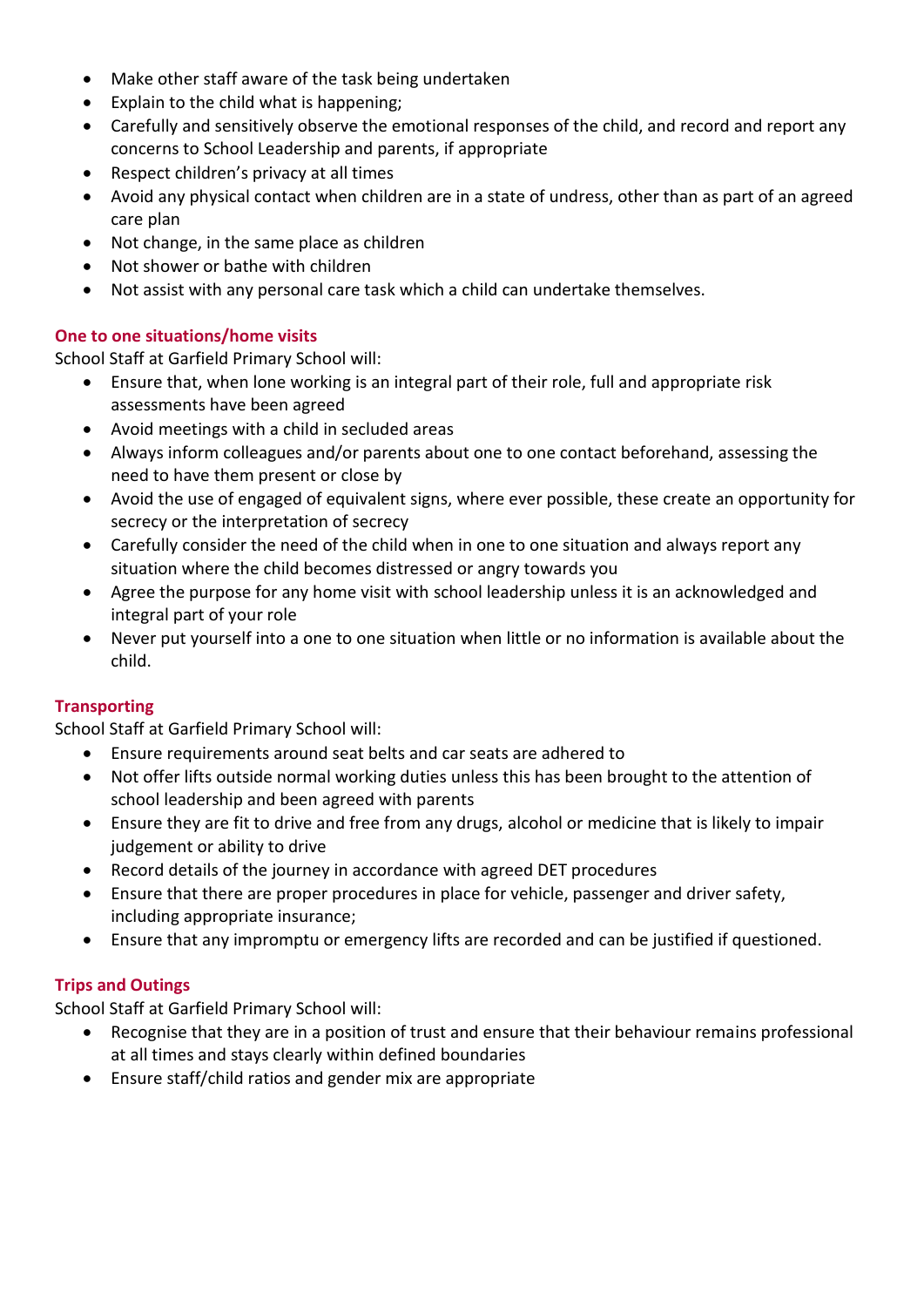- Always have another adult present in out of work activities, unless otherwise agreed with by school leadership
- Ensure risk assessments are undertaken
- Have parental consent to the activity
- Never share beds with children
- Not share bedrooms unless it is a dormitory situation and the arrangements have been agreed with a school leadership, parents and children.

#### **Photography and Videos**

School Staff at Garfield Primary School will:

- Be clear about the purpose of any activity involving photography and what will happen to the images when the activity is concluded
- Be able to justify the reason for having images of children in their possession
- Avoid making images in one to one situations or situations that may be construed as secretive or which show a single child with no surrounding context
- Only use equipment provided or authorised by their school
- Immediately report any concerns if any inappropriate or intrusive images are found
- Have parental consent to take, display and/or distribute any images of children
- Not use images that may cause distress or offence
- Not use mobile phones or any other devices that have a camera to take images of children.

#### **Access to inappropriate images and internet usage**

School Staff at Garfield Primary School will:

- Not access, make or store indecent images of children on the internet, to do so would be illegal and lead to a criminal investigation
- Not make or store images of children, gathered as a result of their work, on personal equipment
- Follow their schools guidance on the use of IT equipment
- Ensure that children are not exposed to unsuitable material through ICT
- Ensure that any materials shown to children are age appropriate
- Immediately report any concerns, if any inappropriate or intrusive images are found, to the school leadership and follow mandatory reporting policy.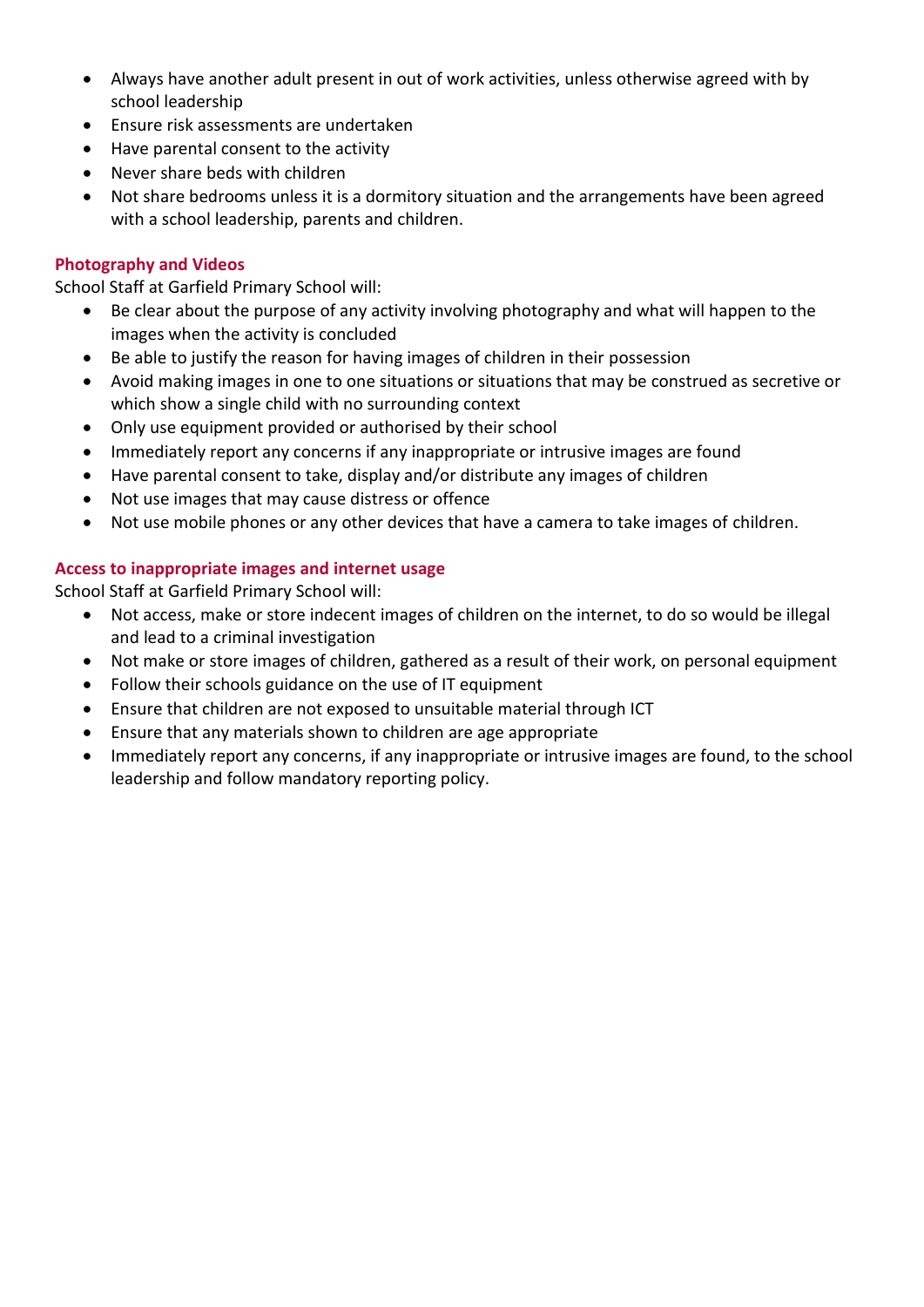## **Garfield Primary School Child Safety Risk Management Program**

At Garfield Primary School our child safety risk management strategy is a formal and structured approach to managing risks associated with child safety. Our school Child Safe Policy and Code of Conduct clearly outline our commitment to implementing the 7 standards for child safety as outlined in the Ministerial Order No. 870.

At Garfield Primary School our process includes risk assessment (see matrix below), implementation of controls and a monitoring and review process to ensure the currency of the risk management approach.



#### **Risk Rating Matrix**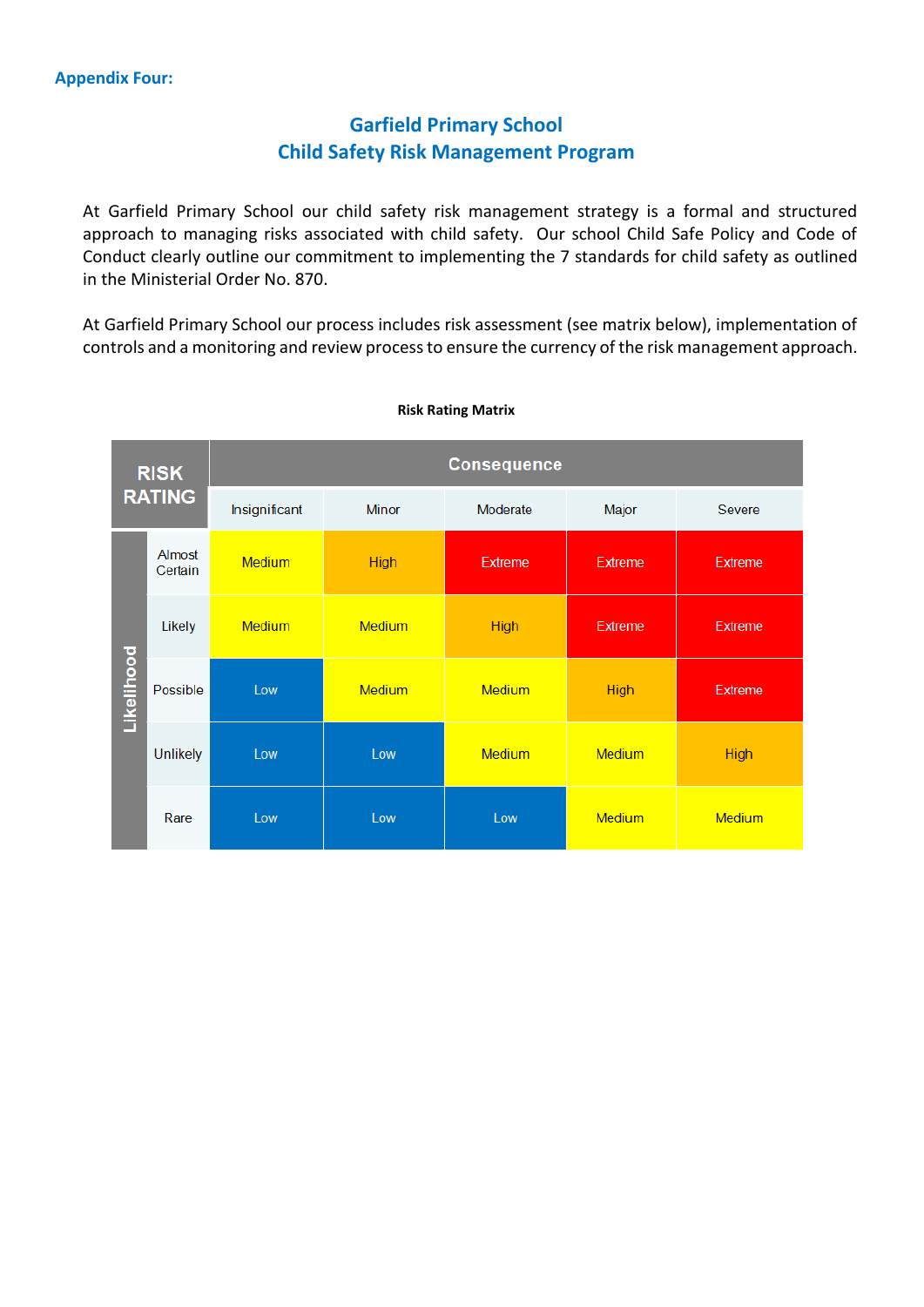| <b>Risk Event or Environment</b>                     | <b>Existing Risk Management</b><br>strategies or existing controls                                          | Likelihood      | Consequences | Current<br><b>Risk</b><br>Rating |           | <b>New Risk Management</b><br>strategies or Treatments                                                                                                                                              | Who is<br>Responsible?                | <b>Target</b><br><b>Risk</b><br>Rating |
|------------------------------------------------------|-------------------------------------------------------------------------------------------------------------|-----------------|--------------|----------------------------------|-----------|-----------------------------------------------------------------------------------------------------------------------------------------------------------------------------------------------------|---------------------------------------|----------------------------------------|
| Lack of an Organisational<br>culture of child safety | Child Safety code of<br>$\bullet$<br>conduct<br>Strategies developed to<br>embed culture of child<br>safety | <b>Unlikely</b> | Major        | <b>Medium</b>                    | $\bullet$ | Strategies to embed<br>organisational culture of<br>child safety are reviewed<br>Statement of commitment<br>to child safety is publicly<br>available<br>Code of Conduct signed by<br>staff annually | Principal,<br>School<br>council chair | Low                                    |
| Children alone with one<br>other person unsupervised | <b>WWCC or VIT check</b><br>$\bullet$<br>Child safety Code of<br>$\bullet$<br>Conduct                       | Unlikely        | Moderate     | <b>Medium</b>                    | $\bullet$ | Strategically assigning<br>spaces within school                                                                                                                                                     | Principal                             | Low                                    |
| Recruitment of an<br>inappropriate person            | <b>WWCC or Victorian</b><br>Institute of Teaching<br>registration                                           | Unlikely        | Major        | <b>Medium</b>                    | $\bullet$ | Processes updated to<br>require:<br>Pre-employment reference<br>check includes asking<br>about child safety                                                                                         | Principal,                            | Low                                    |
| Inappropriate behaviour<br>not reported              | Child safety code of<br>$\bullet$<br>conduct<br>Clear child safety reporting<br>procedures                  | Unlikely        | Severe       | <b>High</b>                      | $\bullet$ | Strategies to embed<br>organisational culture of<br>child safety are reviewed                                                                                                                       | Principal,<br>staff                   | Low                                    |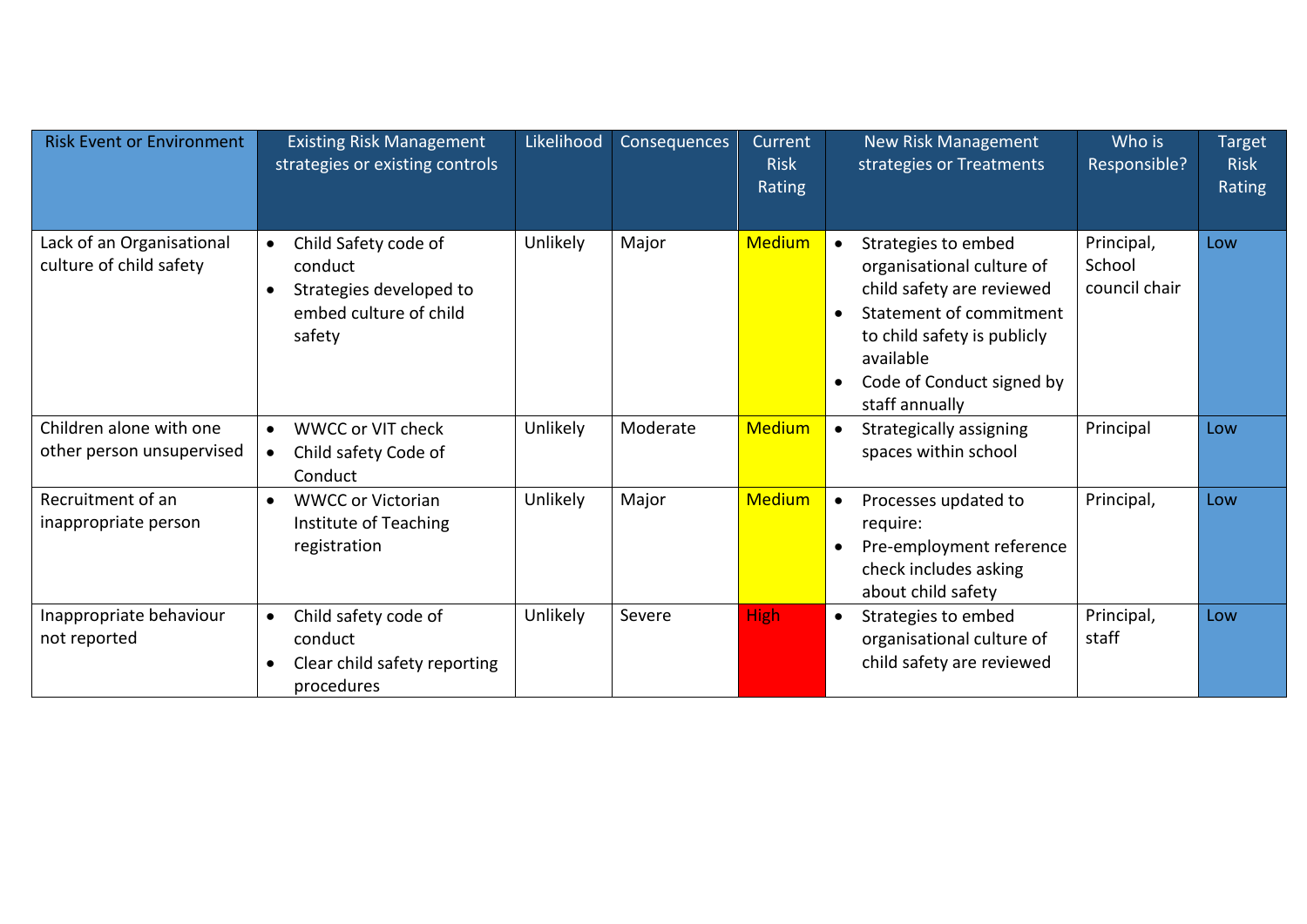|                                                                           | Performance management<br>$\bullet$<br>procedures                                                                                                                                                                                                                         |                 |          |               | $\bullet$ | Refresher training for staff<br>- see eLearning mandatory<br>reporting module with<br>accurate records<br>maintained                                                                                      |                                         |     |
|---------------------------------------------------------------------------|---------------------------------------------------------------------------------------------------------------------------------------------------------------------------------------------------------------------------------------------------------------------------|-----------------|----------|---------------|-----------|-----------------------------------------------------------------------------------------------------------------------------------------------------------------------------------------------------------|-----------------------------------------|-----|
| Ad-hoc contractors on the<br>premises (eg maintenance)                    | Child safe environments<br>$\bullet$<br>Information and awareness<br>for visitors, staff, volunteers<br>and contractors<br>Adequate monitoring<br>All contractors sign in via<br>front office<br>All contractors to sign OHS<br>induction form and provide<br><b>WWCC</b> | Unlikely        | Moderate | <b>Medium</b> | $\bullet$ | Refresher training for<br>frequent contractors<br>Child Safe Policy provided<br>to all persons entering<br>school site                                                                                    | Principal,<br>office staff              | Low |
| Unknown people on<br>premises, at excursions<br>and camps                 | Child safety code of<br>$\bullet$<br>conduct<br>Strategies developed to<br>embed culture of child<br>safety<br>Clear child safety reporting<br>procedures                                                                                                                 | <b>Unlikely</b> | Moderate | <b>Medium</b> | $\bullet$ | Assessment of new or<br>changed environments for<br>child safety risks<br><b>Ensure Code and strategies</b><br>apply in all school contexts<br>Conduct risk assessment<br>for all camps and<br>excursions | Principal,<br>office staff,<br>teachers | Low |
| Unquestioning trust of long<br>term employees and<br>contractors or norms | Strategies developed to<br>$\bullet$<br>embed culture of child<br>safety                                                                                                                                                                                                  | Possible        | Major    | <b>High</b>   | $\bullet$ | Refresher training for staff<br>- see eLearning mandatory<br>reporting module                                                                                                                             | Principal,<br>staff<br>members          | Low |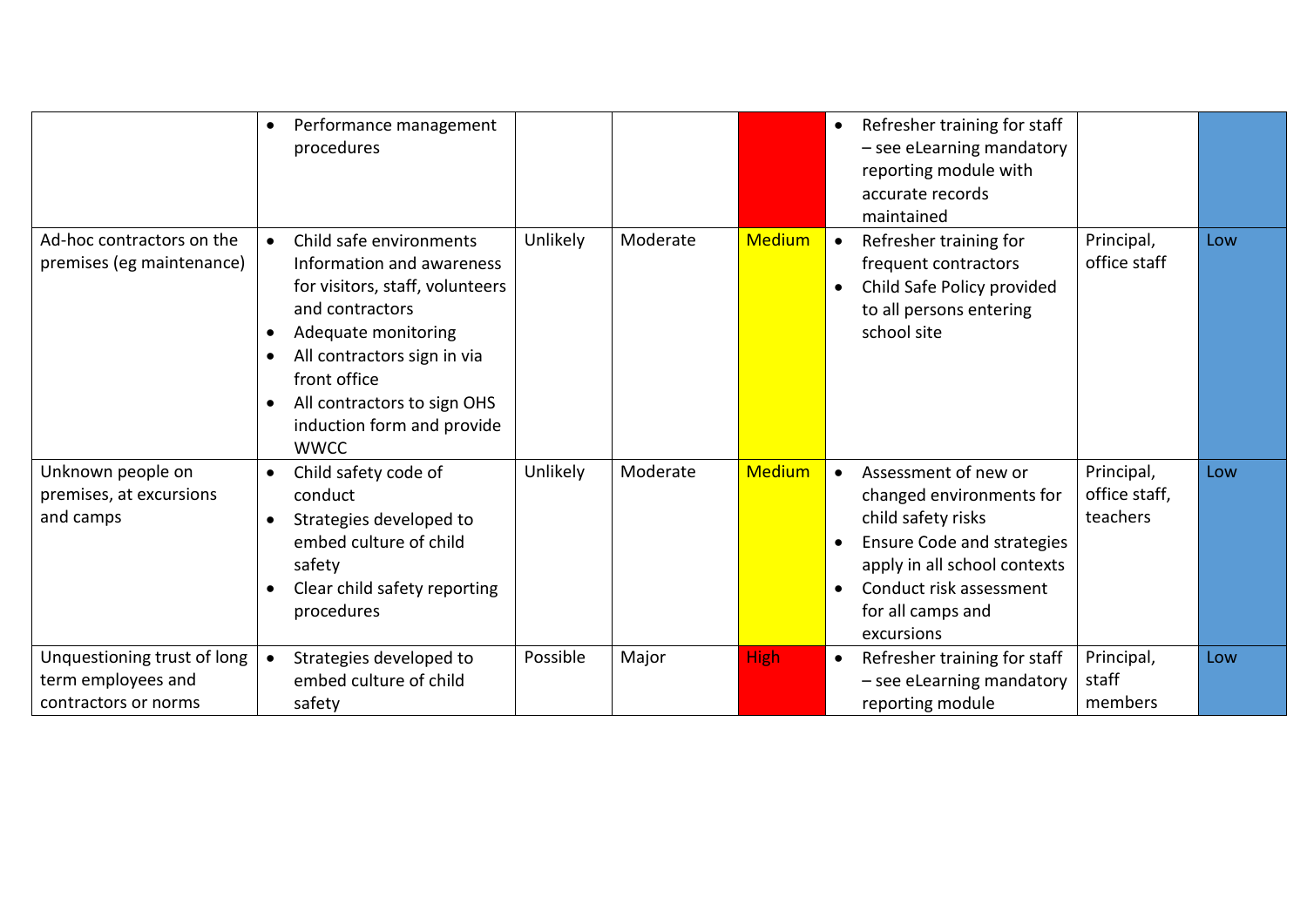|                                                  | Clear child safety reporting<br>procedures                                                     |          |          |               |           | Child Safe Policy provided<br>to all persons entering<br>school site                                                                       |                                  |     |
|--------------------------------------------------|------------------------------------------------------------------------------------------------|----------|----------|---------------|-----------|--------------------------------------------------------------------------------------------------------------------------------------------|----------------------------------|-----|
| Engagement with children<br>online               | Child safety code of<br>conduct<br>Strategies developed to<br>embed culture of child<br>safety | Possible | Moderate | <b>Medium</b> |           | Educate students and staff<br>to detect inappropriate<br>behaviour online<br>Ensure appropriate<br>settings on all student<br>technologies | Principal,<br>students,<br>staff | Low |
| Students no reporting<br>inappropriate behaviour | SWPBS framework to<br>identify safe behaviours                                                 | Possible | Severe   | <b>High</b>   | $\bullet$ | Educate students on<br>PROTECT resources and<br>how to detect<br>inappropriate behaviours                                                  | Principal,<br>students,<br>staff | Low |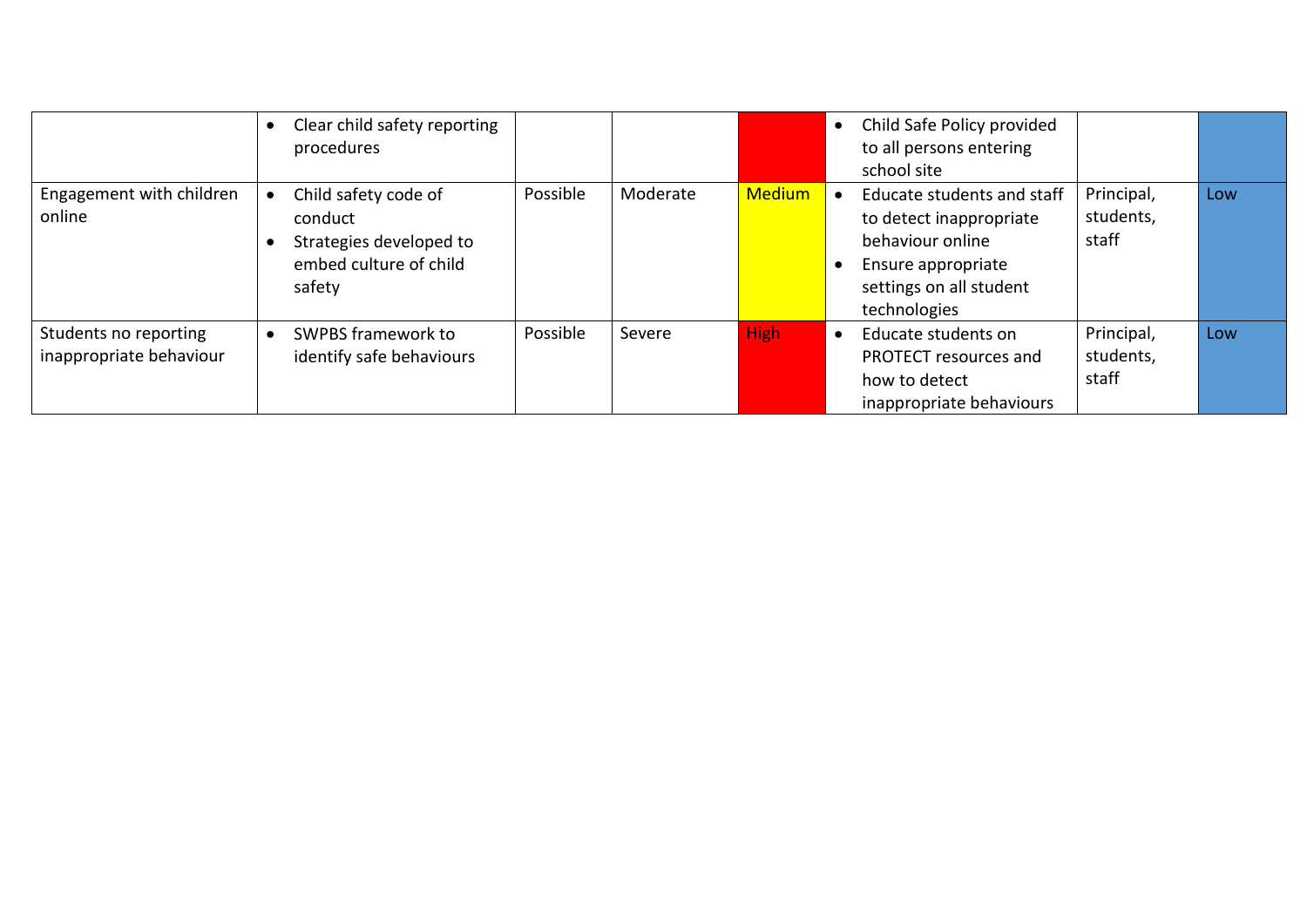#### **Child Safety Risks and Risk Management Strategies**

The table below comprises a listing of potential child safety risk and risk management strategies.

#### **Risks**

- Lack of an organisational culture of child safety
- Familiarity breeding a culture of not reporting issues
- Natural trust of long term employees (who may have developed issues over time)
- Children alone with one other person unsupervised
- Recruitment of an inappropriate person
- **Inappropriate behaviour not reported**
- Harassment via email, SMS or other media
- Unsupervised recreational or other activities
- Ad-hoc contractors on the premises (e.g. maintenance)
- Vulnerability of staff and students due to unknown personal issues
- Unknown people and environments at excursions and camps
- False allegations

#### **Risk Management Strategies**

- **Implement an effective child safety risk management strategy**
- Child safety code of conduct
- Child safety reporting procedures
- Induction for all visitors, staff, volunteers and contractors
- **Train students and staff to detect inappropriate behaviour**
- Counselling and other resources
- Clear windows in walls to enable visibility of occupants
- Non-lockable doors in hot spots
- Assessment of new or changed physical environments for child safety risks
- **Supervision or monitoring of activities**
- Online searches (Google, Facebook etc)
- Performance management procedures
- **Pre-employment reference checks that include checking for child safety**
- **Criminal history checks and confirming currency of**

At Garfield Primary School we believe that our in-depth Child Safe Policy's and Code of Conduct enable for the monitoring of risk and risk management.